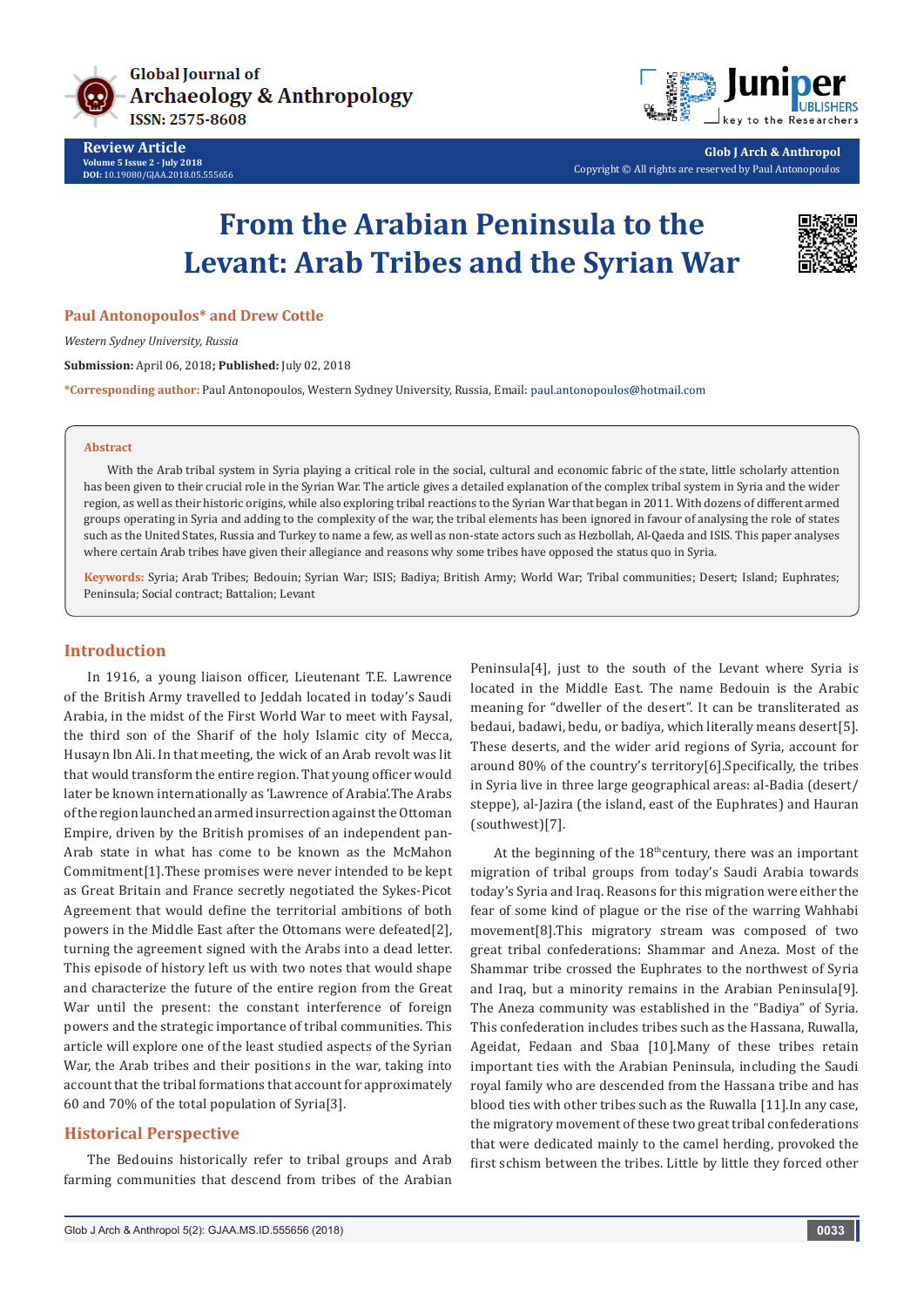tribes towards Syria's trading centres. Under Ottoman rule, they became powerful and independent tribes. They were proclaimed as noble tribes (asil)[12].Other tribes whose main activity was sheep farming moved to the periphery of the major cities and paid taxes to the Ottoman authorities who defined them as non-asil or common tribes[13].Examples of the latter are the Haddiyin and Mawali tribes in Syria.

The organization and functioning of the tribal communities of Syria began to be strongly influenced by a central authority in Aleppo and Damascus from the time of the Ottoman Empire, as it began to be administratively established in eastern Syria within the reformist framework of the Tanzimat [14].The Ottoman strategy was to subdue or attract tribes through political and economic reforms. Some tribes began to pay taxes to the Ottoman governors established in large cities such as Aleppo or Damascus, in exchange for benefits such as their sons being exempt from military service[15].At that time, the Ottomans began to buy the loyalty of some tribal leaders thus encouraging a competition to obtain the 'favours' of the central authority, something that has continued in Syrian history. Under the French Mandate (1920-1946), the colonial power expanded its authority and control. Initially, they took measures to prevent incursions by the nomadic tribes in the colonised areas of western Syria[16].Despite these initiatives, some tribes took part in the Syrian nationalist revolts of 1925-27[17].Beginning in 1930, the French attempted both to completely reorganize the structure of tribal societies and to win the support of the tribes to defuse the nationalist upsurge[18] The French authorities began to pay subsidies to tribal leaders, assign grazing and land ownership rights to some tribes, prohibit tribesmen from carrying arms in colonised areas and demanded the payment of taxes by the tribes[19].

At the same time, nine seats in parliament were assigned to the members of certain powerful tribes[20].These measures undermined the tribal leader's authority and increased the power and security of the state. Tribal leaders were consulted on self-defence which was dependent on continuing state subsidies to the tribes. These changes made tribal leaders less dependent on the obedience of their communities to maintain their power, through their new capacity to dispense patronage within the tribes. An example of these changes is the case of migrations in the 1930s of the Hassana tribe, located near Homs. This tribe was a member of the important Aneza confederation, which was linked through its blood ties to the Royal House of Al-Saud in Saudi Arabia[21].The transformations within these tribal societies, caused the extended family units of the migrating Hassana tribe (beits) to become independent of the traditional tribal authorities and finding greater security within the apparatus of the colonial state.During the French Mandate, some tribal leaders grew immensely rich through the colonial state's increasing intervention. The French authorities registered the landowners throughout Greater Syria. In this registration of landowners, many tribesmen and peasants were able to avoid

the taxes by their relationship to the major landowners. One example of this arrangement was the registration of more than 20 villages by the Sheikh of Al Hassan Trad al-Milhem[22].

With the departure of the French from Syria after its negotiated independence in 1946, these arrangements were abolished, leaving tribal leaders as functional intermediaries between the new independent state and their communities. The new nationalist government attempted to reduce tribal influence of the Bedouins which did not adopt loyalty to both the nation-state and individual families. In 1956, the government repealed the Tribal Law that had granted legal status to nomadic tribes, including the right to bear arms[23].During the period of the union between Syria and Egypt in 1958 under Nasser's leadership and the subsequent government of the Ba'ath party between 1963 and 1970, there was a strong state drive to eradicate tribal societies and their leaders. Nasser carried out this policy by favouring the oppressed members of the tribal communities through the redistribution of lands and the promotion of these tribal members to political posts through their membership in the Ba'ath party, to the detriment of traditional tribal authority. In addition, the traditional herding system (hima) and tribal customary law (urf) were abolished. Similarly, the nine tribal seats of the parliament were reduced to six, of which four were reserved for specific tribes. Two seats corresponding to the province of Aleppo were allotted to the sheikhs of the Mawali and Haddiyin tribes, one to the leader of the Shammar confederation in the Jazira region and another for the Hassana tribe in the Damascus region[24].

#### **The Tribes in Ba'athist Era**

The rigor by which the Ba'athist authorities treated the tribes was tempered by Hafez Assad when he became president in 1970. Assad tried to integrate the tribes into the new political system. Under Assad's presidency the Ba'ath Party restored a measure of autonomy to tribal leaders by granting them some informal authority over their communities and provided them with seats in parliament. Positions within the state's administration and security forces allocated to important tribal leaders. The purpose of these manoeuvres was to nullify the numerical advantage in favour of the Sunni community regarding the religious affinities existing within the tribes. However, as the tribal leaders a began to abandon their communities in exchange for a discreet and quiet life in Damascus or Aleppo, their traditional authority eroded and their ability to mobilize tribal networks weakened.

Unofficially, the powers granted to these tribal leaders were even greater since, while the police were in charge of the surveillance of minor crimes, in the case of serious crimes such as murder or rape, it was left to the authority of tribal and clan leaders as a matter of their communities. This was exemplified in the popular saying from Raqqa in Syria's north: "Offer loyalty and do what you want" (Itiwalaawa-ifal ma tashaa) [25].The government did not hesitate to use some tribes in an instrumental way to meet their interests, for example, the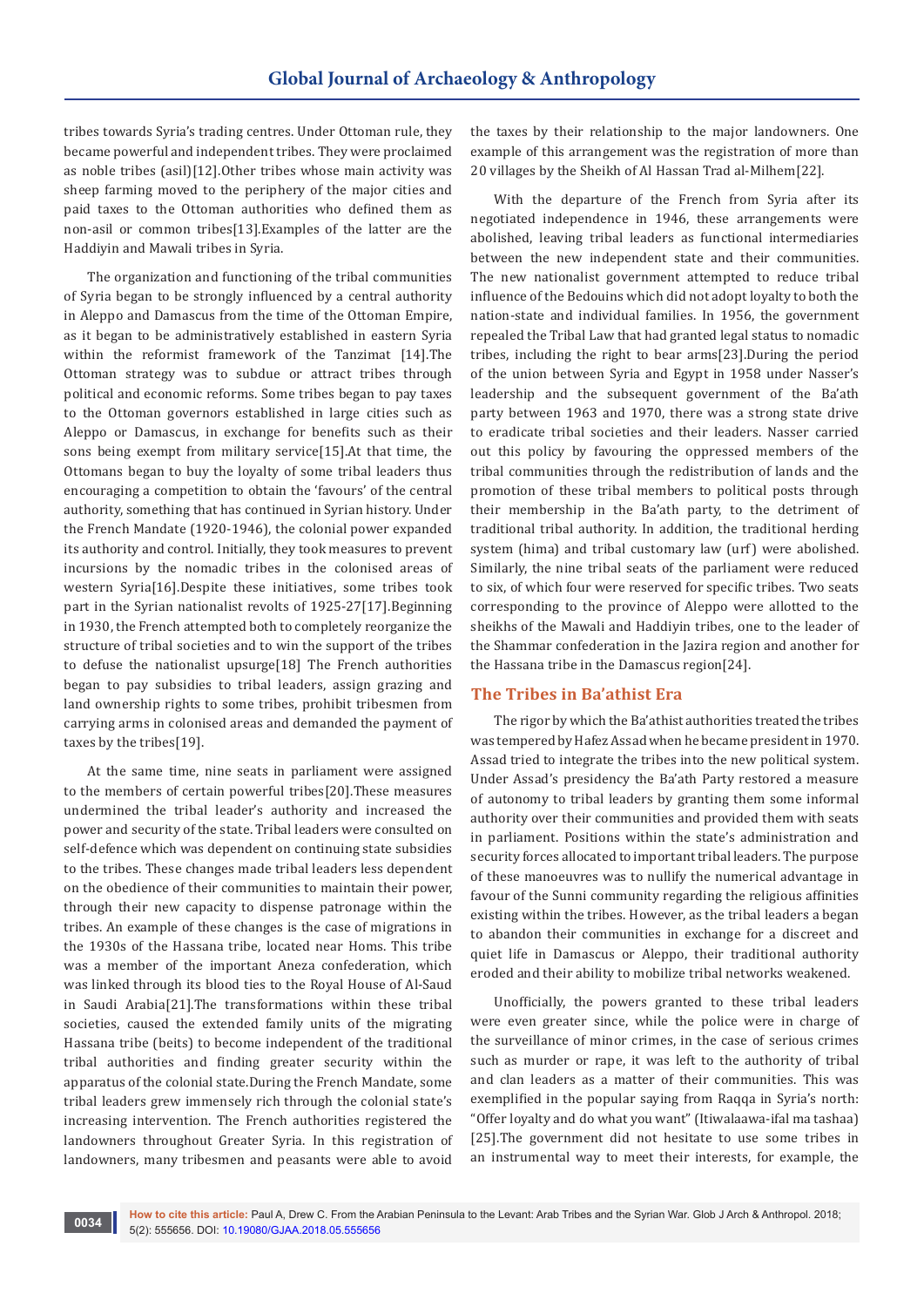mobilisation of tribal forces to stop the armed uprising by the Muslim Brotherhood in Hama in 1982[26].Another example was in 1973 when the state authorities displaced thousands of members of the Busha'ban tribe, who were evicted from their homes in al-Raqqa governorate because of the construction of a dam on the Euphrates River. The ulterior motive for this forced tribal removal was to establish an 'Arab Belt' in the Kurdishmajority regions of Syria after the latter had mass migrated to the country decades earlier from other Ottoman provinces that are located in today's Turkey[27].

After his ascendency to the presidency, Bashar al-Assad, the son of Hafez, the relations between the state and the tribes followed a similar pattern. The new president issued an executive order to privatise all state farms, allowing tribal leaders who had lost large estates under the redistribution laws of the 1960s to recover them and even increase their holdings[28].A series of clientelist networks were established which enriched the tribal leaders but did not benefit the other members of the networks. The privileges and economic benefits granted by the state to the tribal leaders demanded in return the obedience of the communities under their control, this was Syria's form of what could be called the 'tribal contract', as opposed to the 'social contract' formulated by Rousseau in the eighteenth century[29]. Despite this arrangement the Bedouin population of Al-Badia because of its reliance on agriculture and livestock, was hit hard by unemployment. This tribe suffered from the consequences of a great drought which produced the total collapse of the rural economy in eastern and southern Syria.

## **Tribal Organization**

The Arab tribes of Syria are divided into qabilas (national and transnational tribal confederations) and `ashiras (individual tribes). The 'ashiras are further subdivided into fukhud (clans), khums or ibn `amm (lineages), and at their lowest echelon, at al-bayt or aa'ila (extended families). The 'ashiras are normally present in a specific region of the country, such as the 'ashiras al-Haddadine in northwest Aleppo and Idlib; al-Muwali in Idlib and al-Damaakhla in Idlib, Hama, Aleppo and Raqqa; Bani Khalid in west-central Homs and Hama; and, al-Zoubi in Dara'a and along the border with Jordan[30].The tribal organization is built on the basis of the concept of patriarchal traditional family, historically forming semi-autonomous groups of people united by blood ties that herded animals within their respective territories. The distinctive feature of each clan is a shared common male ancestor, which brings together different groups or branches with respect to a common male relative even more distant. Each tribal group, from the smallest to the largest confederation, usually share the name of the common ancestor that supposedly founded the particular group[31].The tribal community itself is defined in terms of kinship. Its patterns of behaviour, both within and between groups is governed by kinship relationships[32]. The kinship system also served to modulate the relationships between different clans and clan groups. The individual stands at the centre of an ever-widening circles of kinship relations that, at least in theory, is linked to all the other members of a tribe in a particular region of the country. The status of the individual within a clan is determined from birth according to their kinship relationship with the rest of the members of the group.

Another feature of tribal communities because of the cohesion of religious and ethnic groups is inbreeding, or the marriage of members within their group. Lineages, or groups of families that trace offspring to a common ancestor, are also conditioned by inbreeding, although this is in fact less common, despite its theoretical desirability. Seen as a practical link between families, marriage often has political and economic connotations even among the poorest members of tribal communities.The tribal family group and the individual home are based on blood ties between men. The typical tribal home is formed by three generations living together under the same roof: the elderly couple, their married children, daughters-in-law and sonsin-law and, finally, grandchildren and single granddaughters as well as other patrilineal relatives. This pattern responds to what we call extended family. Upon the death of the head of the family, adult children establish their own separate homes. It is normal for marriages to occur within the lineage and it is not uncommon for the child of the father's brother, the first cousin, to be the person designated for the marriage. This practice is commonplace among Sunni Arab, Kurds and Turkmen and occurs in within rural social classes but is rarer in large cities.

The system of election for the members of the tribes remains invariable and is governed by traditional norms such as patriarchy in spite of the different transformations and social changes that have occurred throughout history. Within a tribe, only one specific family lineage generates its leader or "sheik" (sheikh). This family lineage 'beit al-mashaykha' or 'beit alashira' has an important status in the community. Any member of this lineage, including the sheikh's brothers, sons, male cousins, and nephews, can theoretically access the tribe's leadership after the death of the sheikh (as determined by consensus among tribal community/tribal council or majlis leaders), although, in practice, the first-born son usually takes over[33].No power or authority outside of the tribe, not even the state, can appoint a tribal leader. However, growing economic hardship has significantly affected the youngest members of the tribal communities. Increasing pressure exerted by the government authorities, have modified matters related to tribal authority. The traditional vertical authority of the Sheikh within the tribes has weakened over the decades. Tribal authority has been transformed by a system of collective decision-making by larger and more complex tribal networks surpassing the singular authority of a sheikh or their family.

#### **Tribalism and the Conflict in Syria**

The members of the tribes, united by bloodlines, have the duty to defend the members of the tribe attacked by members of other – tribes, or by individuals outside the tribal system.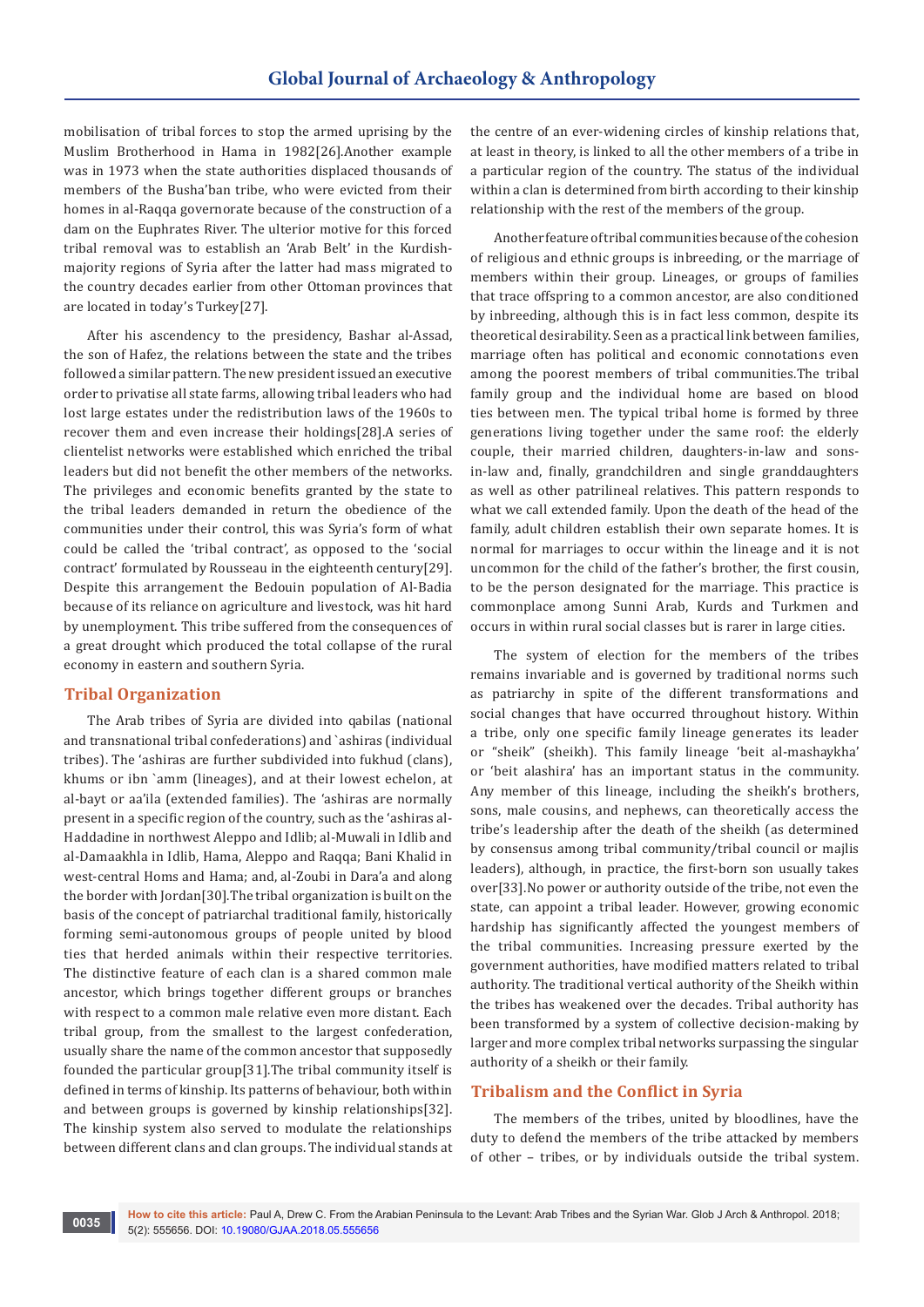This behaviour responds to the concept of 'intiqaam', which means revenge for real or perceived offenses committed against a relative[34].At the dawn of the uprisings in Syria in 2011, a whole series of networks were formed by young members of tribes, disaffected with the authorities, who lived in the cities but shared a common tribal identity.There are well-documented events of malaise that existed in the moments before the revolt as the manifestation of the "Day of Wrath" that took place in cities across Syria, including in with on February 5, 2011 where there was an important tribal presence, especially from the Jabbour, Ta'iyOuinaza confederation[35].One of the first acts of this uprising was the popular reaction to alleged torture suffered by several members of the al-Zoubi tribe in Dara'a by government agents. The incident caused outrage and was the catalyst for uprisings in the cities of Deir Ezzor, Homs and Aleppo, where the impulse of solidarity and self-defence was determined by the tribal customary laws ('urf)[36].The death of the child, Hamza Ali al-Khateeb, of the al-Zoubi tribe in April 2011 in Dara'a, became one of the main symbols of the ascribed 'Revolution' in Syria[37].A leading oppositionist in the region was Bashar al-Zoubi (Abu Fadi), commander-in-chief of the Southern Front and leader of the Yarmouk Brigade, who was a notable and wealthy member of the al-Zoubi community[38].

The main tribes of this region are, the al-Zoubi, the al-Hariri, al-Na'ime and al-Rifa'i. Many members of these tribes swelled the ranks of different opposition militant groups and battalions operating in the area. All were supposedly responding to customary law.The tribal sheikhs attempted to exert significant pressure to stop these protests in an attempt to preserve their status. Their action provoked a series of squabbles between and within tribes, clans and family lineages, dividing them into Assad loyalists or opponents. Subsequently, the dynamics of the conflict has subjected the tribes to enormous pressure to choose sides.It must be stressed that the Revolt in Syria, unlike events in Tunisia and Egypt that were driven by the urban protests, began in rural areas and the outskirts of large cities. In Syria the social upsurge was a protest from the periphery against the centre. In this sense, tribalism has played a key role in the spread of protest throughout the country, by its very nature and dispersion. Once the generalised violence was unleashed, some tribal groups armed themselves as a measure of self-defence. Both sides in the war, government and armed opposition, have mobilized their resources to attract these groups to their areas of control and use them politically and militarily in the struggle.

For example, the Bani Khalid and al-Muwali tribes have been active fighters in the armed opposition and exemplify the role of a local ashira within the conflict that has taken place in western Syria[39].Some battalions of the Bani Khalid tribe, fighting under the umbrella of the Free Syrian Army (FSA) participated in the battle of Homs and its suburbs. Another example of this response is the Shield Brigade of the same tribe in Hama[40]. Similarly, members of the Al-Muwali tribe fought against the Syrian Army near Ma'ratNuman, south of the city of Idlib,

where the presence of this tribe is significant[41].There are three battalions in the opposition forces of western Syria that proclaim their tribal origin, without referring to a specific tribe. One of these groups is the "Battalion of the Free Tribes", which is also active inMa'ratNuman[42].This battalion operates under the umbrella of the armed Sunni opposition group, Ahfaad al-Rasul, (Descendants of the Prophet). Another tribal battalion was created in Dara'a. They were, formed in February 2013 by army deserters with tribal origins from several provinces, calling themselves the "Free Tribes of al-Sham". This battalion was integrated into the "al-Omari" brigades, affiliated with the group "AlwiyaAhfaad al-Rasul" in Dara'a. It must also be mentioned that the "Front of the Syrian Tribes" was formed in Aleppo in April 2013[43].

Some large transnational tribal confederations such as Ougaidat, Baggara and Shammar. played a role in organising armed militia. Members of the Qabila al-Na'im is one of the largest tribal confederations in Syria formed a brigade in the Damascus countryside. The Qabila Ougaidat confederation became one of the most active in the fight against Assad, forming the Ougaidat Tribal Brigades, who became widespread throughout Syria[44]. This confederation was crucial in organising the exiled group, the Council of Arab Tribes of Syria. Some members of the Ougaidat confederation and prominent Assad opponents are Shayk Nawaf al-Faris, former ambassador to Iraq, Colonel Abdul Jabbar al-Okaidi, an important military leader in Aleppo until his resignation, and the former head of the Political Security Division of Latakia, General Nabil al-Fahad al-Dundal[45]. Many of the great tribes of the northeast and east of Syria such as Shammar, Baggara, Jabbour, Dulaim and Ougaidat maintain close and strong ties with their counterparts in Saudi Arabia and Iraq[46].Their tribal relationship has been a determining factor in the internationalisation of the conflict through the entry of weapons and equipment from Saudi Arabia through the existing transnational tribal networks.

#### **Loyalties Found**

There are cases of wills found within the same tribal confederation, whose members are torn between support for Assad or the opposition. This is an outcome of the character and local reach of these tribal groups and their lack of cohesion and dispersal throughout Syrian territory. In addition, tribal loyalties changed or were contested after the years of clientelist politics applied by the central government, which undermined the traditional tribal model and, in a certain way, the authority of its leaders. We can even speak of changing wills according to the course of the war. This occurred to the Baggara confederation, many of whose members have converted to Shi'a Islam[47].In the area of Aleppo, numerous members of this tribe have fought in the ranks of the Syrian Army. In contrast, one of its most prominent leaders in Deir Ezzor, Shayk Nawaf Raghib al-Bashir fled to Turkey to join the Council of Arab Tribes and to lead the Jazirah and Euphrates Front to Liberate Syria[48].After the military defeat of the opposition in Aleppo in December 2016,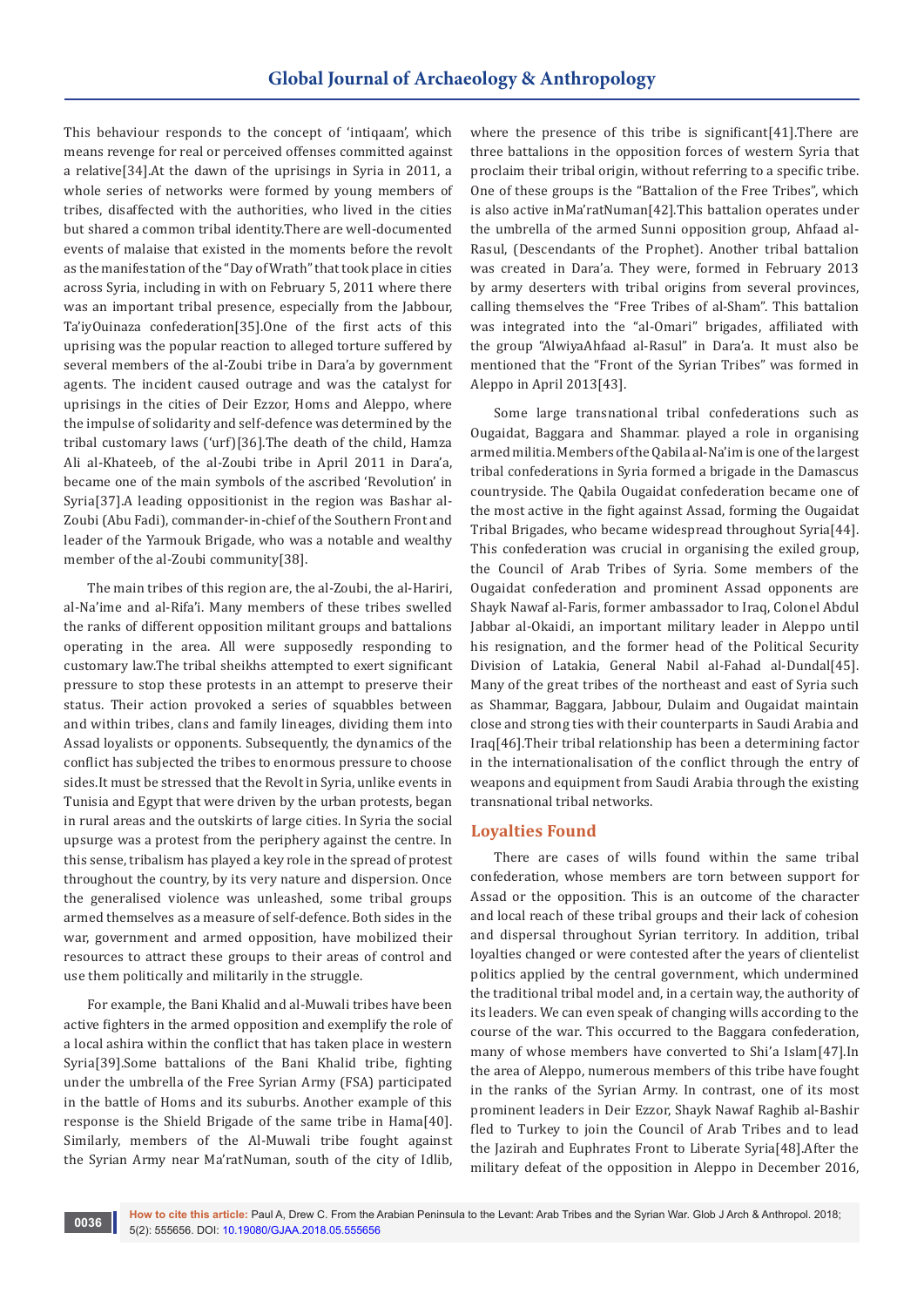al-Bashir returned to Damascus and pledged allegiance to Assad and the Syrian Army, in an endeavour to play a leading role in his hometown of Deir Ezzor in the post-conflict period[49].

Shayk al-Bashir had also organised armed groups to fight against the Kurds in the ethnically diverse city of Ras al-`'Ayn in Hasakah province[50].These types of actions highlight another of the great problems of the Syrian chessboard, such as the Arab-Kurdish antagonism and their fragile coexistence in the region, caused by the historical frictions between both ethnic groups that occur mainly in the areas of Hasakah and Qamishli. Another example of this confusion of tribal loyalties is how members of the Ta'ie tribe organised in the pro-Assad Popular Committees (later Syrian National Defence Forces) under the orders of the member of parliament, Sheikh Muhammad Fares. They were reported to be involved in fighting in the Qamishli area, against Kurdish fighters of the Democratic Union Party (PYD). Despite the official denial in any involvement in this fighting by the latter, the tension between the two communities remains.The Ta'ie or Tayy tribe, which can be found in both Syria and Iraq found its origins in Yemen, although it could also be before Arabised Arameans after their forced conversion to Islam[51].During the Christian genocide of 1915 perpetrated by the Ottomans, the Yazidi military leader of Sinjar HammoSarro along with his friend Mohammad Sheik, leader of the Tayy tribe, gave shelter to numerous Armenians, Arameans and other Christians who fled the massacre.

Another example can be found in the Haddiyin tribe, where tribal militias were formed either supporting or opposing the Assad government depending upon whether their creator was a traditional leader (generally, government supporters) or a younger member. Within this tribe, some members fought alongside opposition groups in the vicinity of Aleppo[52]. Others, however, remained loyal to the Syrian government as part of a militia run by the Defence Minister Fahad Jasem al-Frej, who is of the Hadidiyin tribe, near Idlib. This militia collaborated in supplying food to the besieged government forces in Aleppo. After occupying the areas where this militia fought in Idlib, the Al-Qaeda-affiliated Jabhat al-Nusra captured Sheikh Nayef al-Saleh of the Hadidiyin tribe and beheaded him in public for assisting the Syrian military[53].In particular, he was accused of smuggling food to the fences at Abu Duhur military airport to government troops that was besieged. There are members of the Baggara tribe fighting on the side of the Syrian government against the opposition in Aleppo, while other tribal members are aligned with anti-government forces in Deir Ezzor[54].

Finally, the powerful Shammar confederation, dominant in the Hasakah region, through its leader Shaik Hamidi Daham al-Hadi, has been involved in the conflict by sending a few thousand fighters to the Sahadid Forces. They are led by the Shaik's son, Bandar al-Humayi. These combined forces are integrated into the Kurdish-led and US-backed Syrian Democratic Forces (SDF) fighting against ISIS in eastern Syria[55].This conglomerate of opposition groups has a strong Kurdish presence in its ranks and

receives military aid and support from foreign powers, principally, the United States[56].However, they also bring together fighters of Arab origin to allay simmering Kurdish-Arab antagonisms and appease the villagers while strategically occupying more territories to the south. This militia of the Shammar tribe has important connections with the Gulf monarchies[57]. The Qabila Shammar groups have many sub-tribes such as the Abdah, Aslam and Zoba[58].It is estimated that its population amounts to 3 and a half million in the eastern region of Syria. It maintains important connections with tribal groups in the provinces of Al-Anbar and the area surrounding Mosul of Iraq, who are trained and armed by Western powers[59].

Crucially, the Syrian government reacted from the first moment of conflict by attempting to ally with the greater number of sheikhs and members of tribes. Assad sponsored a series of conferences under the name of "Syrian and Arab Tribes Forum"[60], emphasising their role as the first line of resistance to foreign intervention in the war. In the surrounds of Hasakah, members of the Ta'i and Jabbour tribes fight in the ranks of the government because of the precarious situation of these communities under mounting pressure from Kurdish groups. In general, the oldest sheikhs and the traditional leaders have been more cautious about supporting the revolt, which has led to an important generational fracture in the tribal networks.The Bedouin tribes remain powerful disunited forces in the current conflict in Syria, especially in geographical areas where the presence of the state has been weak or absent. It is in localities where local and foreign actors of the conflict have tried to influence the tribes or win them to their cause, within the sights set on the framework that is generated after the war.

## **Tribes and the Rise of ISIS**

The rise of ISIS and its struggles with Jabhat al-Nusra in eastern Syria at the end of 2014 had dramatic consequences producing a major inter-tribal fracture in many clans. The clans of the Egidate tribe were driven into allegiances with Jabhat al-Nusra or ISIS[61].The background of the clashes was whose forces would seize and control the important oil fields in Deir Ezzor province after the withdrawal of the Syrian Army. Members of the Al-Bakir clan were aligned with ISIS while members of the al-Bukamel and Sheitha clans fought with Jabhat al-Nusra in their battles against ISIS[62].This internecine warfare ended in the complete defeat of al-Nusra and its allies who were isolated from their populations. Or, in some cases, massacred which happened with the crucifixion of more than 700 members of the Sheitat tribe in southern Deir Ezzor province and in the cities of Abu Hamam, Al-Kashkiyah and Ghranij[63]. Members of the Sheitat tribe were organized into a tribal militia called Ussud al-Sharqiya (Eastern Lions) formed by a few hundred combatants under the command of Tlass al-Salam (Abu Faisal)[64].After their rout by the Syrian Army, clan members either fled to Kurdish-held territory, to join the ranks of the pro-government side in Homs province, or a minority even swore allegiance to ISIS.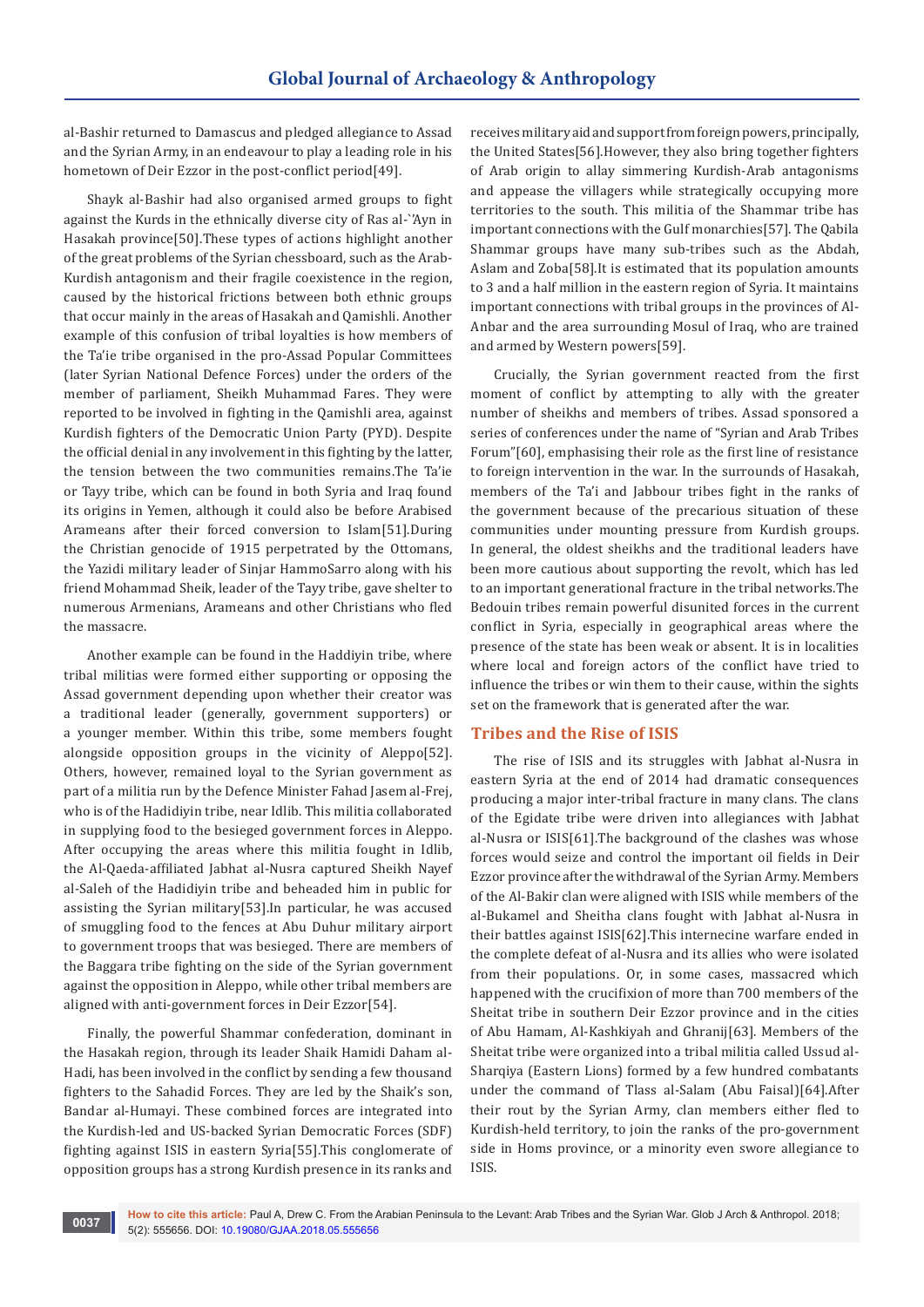# **Global Journal of Archaeology & Anthropology**

Fearful of the prospect of the creation of an autonomous Kurdish enclave in Syria, Turkey engaged in tribal politics by promoting the establishment the "Army of the Eastern Tribes", a grouping of the heads of 45 clans in the Deir Ezzor, Hasakah and Raqqa provinces[65].This Turkish move intended to take advantage of the old Arab-Kurd rivalry to counteract the growing influence of the PYD in the traditional territories of the Arab tribes and nullify the territorial threat posed by the Kurdistan Workers Party (PKK) and its related organizations like the People's Protection Units (YPG).ISIS has also activated tribal rivalries by releasing videos of tribal leaders, including Baggara, Egidate, Jabbour and Bu Sha'an swearing allegiance to its Caliphate[66].The terrorist organisation attempted to generate support by playing on the divisions caused by the sociological changes within the tribal structures, to attract a new generation of ambitious leaders who reject traditional structures, by offering them benefits from oil smuggling. This may explain the behaviour of one of the former senior officials responsible for the security of the Caliphate in Raqqa, Abu Abd Al-Rahman Al-Amni, better known as Ali al-Sahou, who recruited young people from his "Bu Sha'ban" tribe, as well as others for ISIS[67].

Finally, the role Jordan has played on the southern frontier of the war must be considered. Amman promoted the formation of tribal militias to counteract the influence exerted by ISIS and Jabhat al-Nusra in the region. A Jordanian initiative led to the creation of the "Army of the Free Tribes" composed of combatants of different clans[68].Most of its fighters are members of the Nu'im tribe, who have ancestral ties with countries such as Qatar and Bahrain, although members of the al-Hariri, al-Masalmah, al-Zoubi and Fadl tribes also became armed by Jordan[69].In the same region, the US-backed militia JayshMaghawir al-Thawra or the New Syrian Army, an important tribal composition, also suffered major military setbacks in the city of Abu Kamal. Another prominent tribal militia group is Liwa Thuwar al-Raqqa, formed by members of the al-Mashhura, Albu Assaf, AlbuKhamees, Jais, AlbuShamis, AlbuJarad, Albu Issa tribes in Raqqa province[70].

## **Conclusion**

Tribalism is an important factor which must be taken into account in the dynamics of the current conflict in Syria. To date, it is a question yet to be been given any major scholarly consideration or scrutiny. However, it is important to understand its development and the scenario that may exist when the conflict ends, especially when considering all the actors involved, both internal and external. The US, Russia, Iran, Saudi Arabia and Turkey have all attempted to instrumentalise the tribes in order to use their networks, manpower and influences. What has come to be called the Syrian Revolution within the series of revolts since the Arab Spring began was totally unlike the previous urban uprisings in Tunisia and Egypt. In Syria it became 'a revolution of the periphery', of the rural world, where tribal communities have played a central but never a decisive role.The development of the Syrian conflict has followed a pattern of action already known and developed in other parts of the world. Jihadist

groups like Al-Qaeda attempt to find sanctuaries in border regions, usually inhabited by tribal members, such as Waziristan in Pakistan, Shabwa in Yemen, Al-Anbar in Iraq or, in the case at hand, the steppes of Syria.These are regions where the power and authority of a centralised state authority has little or no presence and can operate with relative ease, against militarised tribal forces deploying insurgency and guerrilla tactics.

#### **References**

- 1. Dennis Ross (2004) The Missing Peace: The Inside Story of the Fight for Middle East Peace. Macmillan, New York, USA, p. 31-32.
- 2. Megan Donaldson (2016) Textual Settlements: The Sykes–Picot Agreement and Secret Treaty-Making. American Journal of International Law 110: 127–131.
- 3. Akil Hussain (2018) Division Defines Syria's Tribes and Clans, Chatham House, London.
- 4. Aron Lund (2018) Syria's Bedouin Tribes: An Interview with Dawn Chatty, Carnegie Middle East Center, Lebanon.
- 5. Martin J Gannon (2004) Understanding Global Cultures: Metaphorical Journeys Through 28 Nations, Clusters of Nations, and Continents. Thousand Oaks: Sage, p. 69.
- 6. Aron Lund (2018) Syria's Bedouin Tribes: An Interview with Dawn Chatty. Carnegie Middle East Center, Lebanon.
- 7. Tareq al-Abd (2013) Tribalism and the Syrian Crisis.
- 8. Alfredo Camposga (2018) ribalismo en el conflicto de Siria: el contrato tribal. Descifrando La Guerra.
- 9. Ahmad Wasfi Zakariya (1945) Ashair al-Sham, Damascus: Matb'at Dar al-Hilal, pp. 617.
- 10. Aron Lund (2018) Syria's Bedouin Tribes: An Interview with Dawn Chatty, Carnegie Middle East Center,
- 11. Alfredo Camposga (2017) Tribalismo en el conflicto de Siria: el contrato tribal, Descifrando La Guerra.
- 12. Karen Elliot House (2012) On Saudi Arabia: Its People, Past, Religion, Fault Lines - and Future, Alfred A. Knopf, New York, USA, p. 67.
- 13. Aron Lund (2015) Syria's Bedouin Tribes: An Interview with Dawn Chatty, Carnegie Middle East Center, Lebanon.
- 14. Alfredo Camposga (2017) Tribalismo en el conflicto de Siria: el contrato tribal, Descifrando La Guerra, Lebanon.
- 15. Ibid.
- 16. Aron Lund (2015) Syria's Bedouin Tribes: An Interview with Dawn Chatty, Carnegie Middle East Center, Lebanon.
- 17. John Mc Hugo (2011) Syria's deja vu: the revolts of 1925 and 2011.
- 18. [https://www.alaraby.co.uk/english/comment/2015/5/15/syrias](https://www.alaraby.co.uk/english/comment/2015/5/15/syrias-deja-vu-the-revolts-of-1925-and-2011)[deja-vu-the-revolts-of-1925-and-2011](https://www.alaraby.co.uk/english/comment/2015/5/15/syrias-deja-vu-the-revolts-of-1925-and-2011)
- 19. Dawn Chatty (2014) The Persistence of Bedouin Identity and Increasing Political Self-Representation in Lebanon and Syria, Nomadic Peoples 18(2): 22.
- 20. Alfredo Camposga (2018) Tribalismo en el conflicto de Siria: el contrato tribal, Descifrando La Guerra.
- 21. Aron Lund (2015) Syria's Bedouin Tribes: An Interview with Dawn Chatty, Carnegie Middle East Center, Lebanon.
- 22. Global Security (2016) King Abdullah bin Abdulaziz Al Saud.
- 23. Kheder Khaddour, Kevin Mazur (2017) Eastern Expectations: The Changing Dynamics in Syria's Tribal Regions, Carnegie Middle East Center.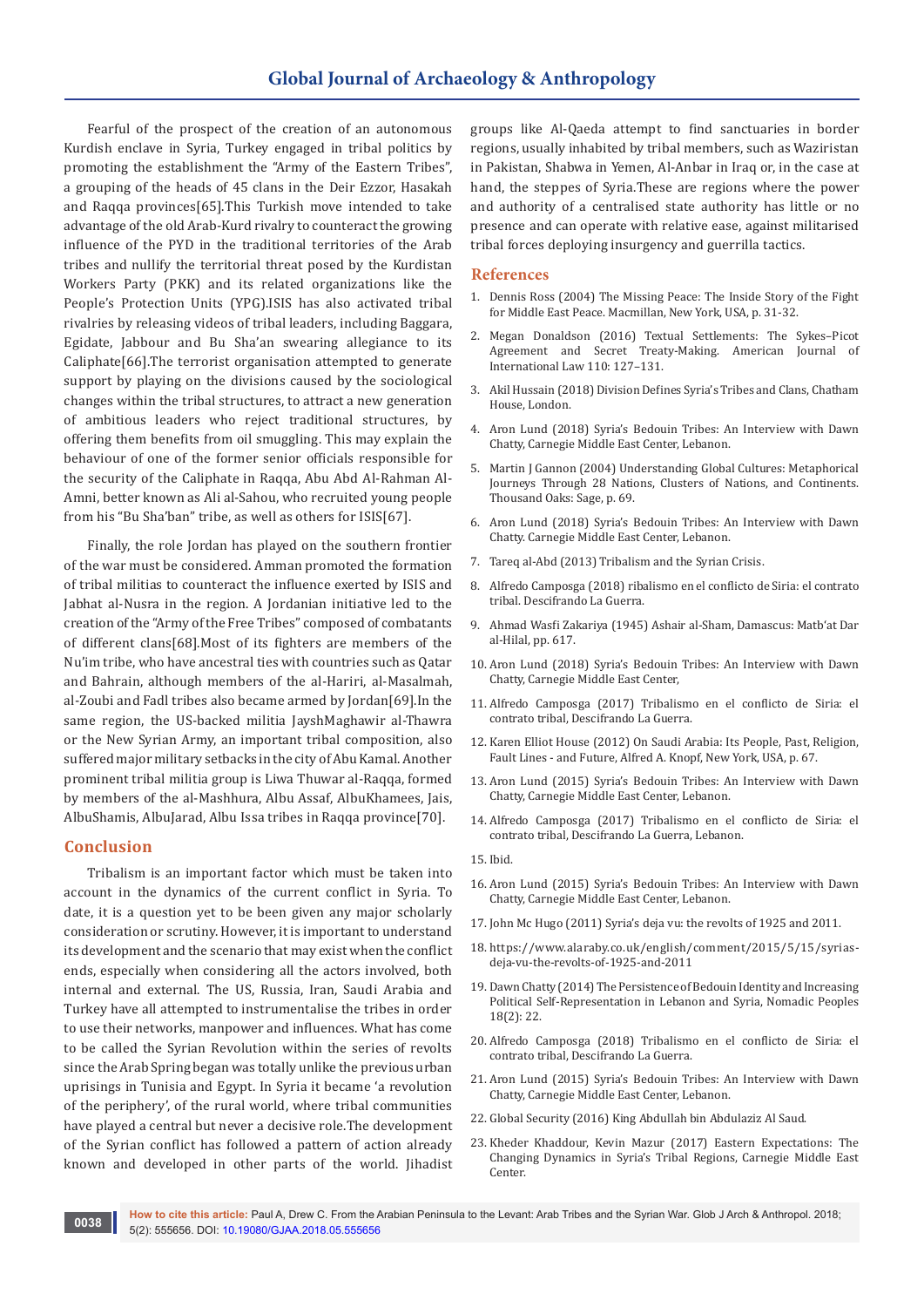- 24. Hanna Batatu (1999) Syria's Peasantry, the Descendants of Its Lesser Rural Notables, and Their Politics. Princeton University Press, Princeton, USA, p. 23.
- 25. Aron Lund (2015) Syria's Bedouin Tribes: An Interview with Dawn Chatty, Carnegie Middle East Center, Lebanon.
- 26. Alfredo Camposga (2017) Tribalismo en el conflicto de Siria: el contrato tribal, Descifrando La Guerra.
- 27. Haian Dukhan, Tribes and Tribalism in the Syrian Uprising, Syria Studies 6(2): 6.
- 28. Barak Barfi (2013) The Fractious Politics of Syria's Kurds, The Washington Institute for Near East Policy, USA.
- 29. Raymond Hinnebusch, Tina Zintl (2015) Syria from Reform to Revolt: Political Economy and International Relations, Syracuse University Press, Syracuse, New York, USA, 1: 13.
- 30. Jean Jacques Rousseau (1947) Social Contract, New York, Hafner, USA, p. 1.
- 31. Nicholas A Heras, Carole A OLeary (2013) The Tribal Factor in Syria's Rebellion: A Survey of Armed Tribal Groups in, The Jamestown Foundation, Syria.
- 32. Jan Retso (2003) The Arabs in Antiquity: Their History from the Assyrians to the Umayyads, Routledge Curzon, Abingdon, England, UK, p. 30.
- 33.(2018) U.S. Library of Congress, Syria.
- 34. Scott J Weiner (2016) Kinship Politics in the Gulf Arab States, The Arab Gulf States Institute in Washington, USA.
- 35. Haian Dukhan, Sinan Hawat (2014) The Islamic State and the Arab Tribes in Eastern Syria, E-International Relations, Syria.
- 36. Alfredo Camposga (2017) Tribalismo en el conflicto de Siria: el contrato tribal, Descifrando La Guerra.

37. Ibid.

- 38. Hugh Macleod, Annasofie Flamand (2011) Tortured and killed: Hamza al-Khateeb, age 13, Al-Jazeera.
- 39. Dafna H Rand, Nicholas Heras (2014) The South Will Rise Again, Foreign Policy.
- 40. Nicholas A Heras, Carole AO Leary (2013) The Tribal Factor in Syria's Rebellion: A Survey of Armed Tribal Groups in The Jamestown Foundation. Syria.
- 41. Ibid.
- 42. Idlib Announcement of the Formation of a Battalion from the al-Muwali Tribe.
- 43. Assurance of Split: Battalion of the Free Tribes of al-Sham. Posted on the Battalion of the Free Tribes of al-Sham Facebook.
- 44. Formation of the Free Tribes of Syria, Ugarit News YouTube page.
- 45. Nicholas A Heras (2013) The Potential for An Assad Statelet. In: Washington DC, The Washington Institute for Near East Policy, USA, sp. 24.
- 46. Alfredo Camposga (2017) Tribalismo en el conflicto de Siria: el contrato tribal, Descifrando La Guerra.
- 47. Nicholas A Heras, Carole AO Leary (2013) The Tribal Factor in Syria's Rebellion: A Survey of Armed Tribal Groups in Syria, The Jamestown Foundation, Syria.
- 48. Nicholas Heras (2017) Bassam Barabandi and Nidal Betare, Deir Ezzour Tribal Mapping Project, Center for a New American Security.
- 49. El-Dorar Al-Shamia (2017) Baggara Tribe Shiekh Nawaf al-Bashir arrives in Damascus!
- 50. Bradost Azizi (2013) Islamists Fighting Kurds in Syria Admit to Turkish Military Support, Rudaw, Turkey.
- 51. Arameans of Aram-Naharaim Organization (2017) Aramean Genocide and the merciful Hammo Sharro of Shingal/ Sinjar, Mohammad Sheikh of tribe Tayy and Sheikh Fathallah of Aynkaf.
- 52. Dawn Chatty (2013) Syria's Bedouin Enter the Fray, How Tribes Could Keep Syria Together, Foreign Affairs Magazine.
- 53. Zayd al-Mahmoud (2015) Jabhat al-Nusra executes Sheikh al-Haddidien, all4Syria.
- 54. Haian Dukhan (2016) Tribes of Syria: Pieces on a chessboard? Hate Speech International.
- 55. Revolvy (2018) Humaydi Daham al-Hadi.
- 56. Tom Perry (2017) Raqqa to be part of 'federal Syria', U.S.-backed militia says, Reuters, UK.
- 57. Gregory Gause (2007) Threats and Threat Perceptions in The Persian Gulf Region, Middle East Policy Council.
- 58. Shammar (2008) Gregory Gause, Threats and Threat Perceptions. In: The Persian Gulf Region, Middle East Policy Council.
- 59. Tishreen (2012) Syrian and Arab Tribes Forum Declares Collaboration with Foreigners Prohibited.
- 60. Haian Dukhan (216) Tribes of Syria: Pieces on a chessboard? Hate Speech International.
- 61. Souriatna (2014) ISIS and the tribes in the Syrian Jazirah, Center For Environment and Social Development.
- 62. Oliver Holmes, Suleiman Al-Khalidi (2014) Islamic State executed 700 people from Syrian tribe: monitoring group, Reuters.
- 63. Alexander Killian (2017) Jaysh Usud al-Sharqiya: Exiles of the Euphrates, Bellingcat, UK.
- 64. Yallah Souria (2016) FSA meets with Syrian Tribes and clans chiefs.
- 65. Alfredo Camposga (2017) Tribalismo en el conflicto de Siria: el contrato tribal, Descifrando La Guerra.s
- 66. Haian Dukhan (2016) Tribes of Syria: Pieces on a chessboard? Hate Speech International.
- 67. Syria Direct (2017) After 6 months, first aid delivery to Jordan border camp 'lightens the burden of living in the middle of the desert'.
- 68. Alfredo Camposga (2017) Tribalismo en el conflicto de Siria: el contrato tribal, Descifrando La Guerra.
- 69. Aymenn Jawad Al-Tamimi (2015) Liwa Thuwar al-Raqqa: History, Analysis & Interview, Middle East Forum.
- 70. Haian Dukhan, Sinan Hawat (2014) The Islamic State and the Arab Tribes in Eastern Syria, E-International Relations.